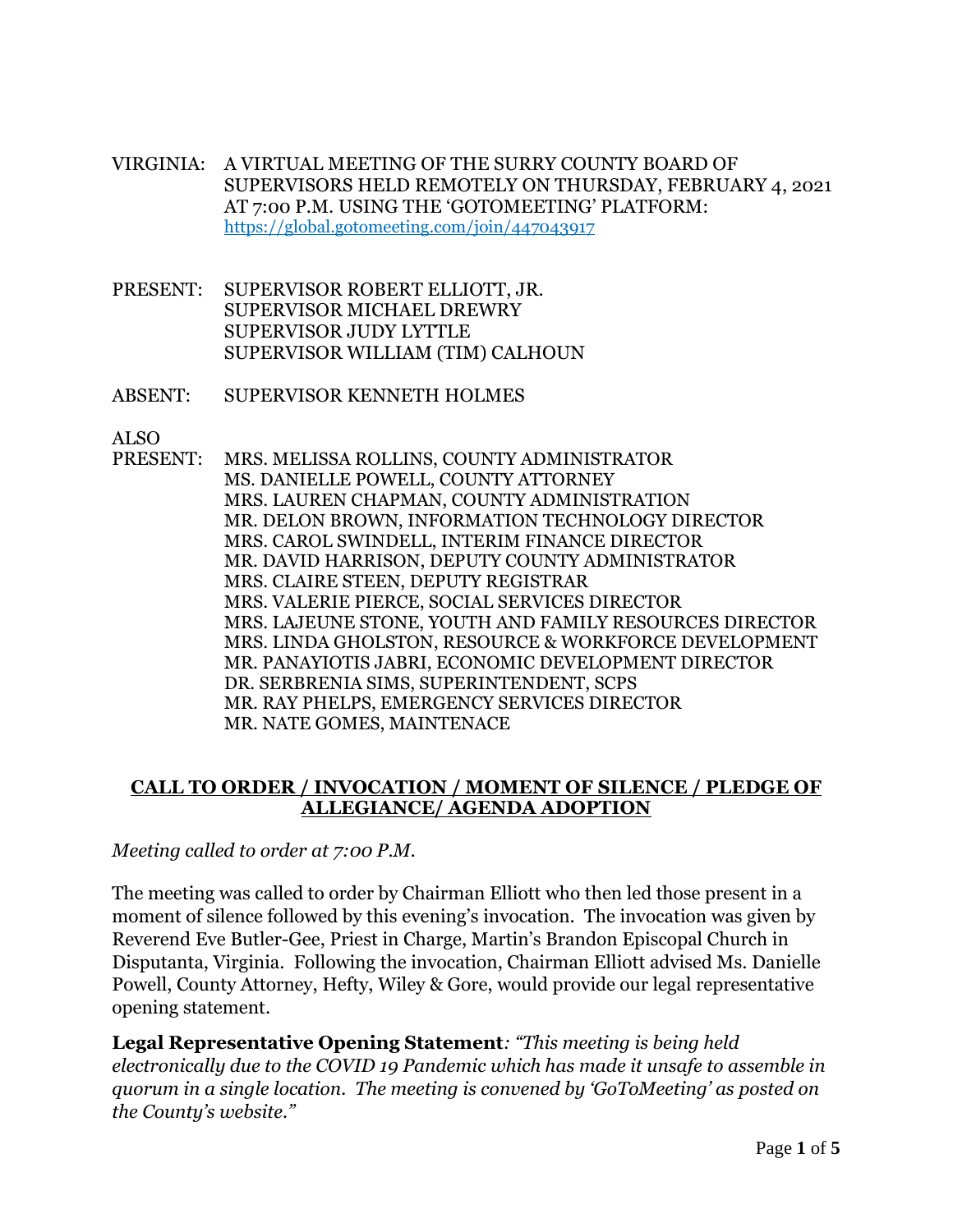Following the legal representative opening statement, Chairman Elliott invited those present to recite the pledge of allegiance. Mrs. Melissa Rollins, County Administrator then informed the agenda was amended to include a request for a public hearing to be held in March. The revised agenda was approved and then adopted by roll call vote.

| SUPERVISOR ROBERT ELLIOTT, JR.      | <b>AYE</b>    |
|-------------------------------------|---------------|
| <b>SUPERVISOR MICHAEL DREWRY</b>    | <b>AYE</b>    |
| <b>SUPERVISOR JUDY S. LYTTLE</b>    | <b>AYE</b>    |
| <b>SUPERVISOR KENNETH R. HOLMES</b> | <b>ABSENT</b> |
| <b>SUPERVISOR WILLIAM CALHOUN</b>   | AYE.          |

## **CONSENT ITEMS**

1. Draft Minutes: January 7, 2021

2. February 2021 Accounts Payables: \$585,141.33

*Supervisor Lyttle made a motion to approve the consent items as enumerated. Supervisor Lyttle Drewry the motion. The motion was approved during roll call vote. (Approved)* 

| SUPERVISOR ROBERT ELLIOTT, JR.      | <b>AYE</b> |
|-------------------------------------|------------|
| <b>SUPERVISOR MICHAEL DREWRY</b>    | <b>AYE</b> |
| <b>SUPERVISOR JUDY S. LYTTLE</b>    | <b>AYE</b> |
| <b>SUPERVISOR KENNETH R. HOLMES</b> | ABSENT     |
| <b>SUPERVISOR WILLIAM CALHOUN</b>   | AYE.       |

# **NEW BUSINESS**

*1. 5% Match for FEMA Grant - Funding of new Fire Apparatus for Surry Volunteer Fire Department* 

*Supervisor Drewry made a motion to approve the requested 5% Match for FEMA Grant - Funding of a new Fire Apparatus for the Surry Volunteer Fire Department as presented. Supervisor Calhoun seconded the motion. The motion was approved during roll call vote. (Approved)* 

| SUPERVISOR ROBERT ELLIOTT, JR.      | <b>AYE</b>    |
|-------------------------------------|---------------|
| <b>SUPERVISOR MICHAEL DREWRY</b>    | <b>AYE</b>    |
| <b>SUPERVISOR JUDY S. LYTTLE</b>    | <b>AYE</b>    |
| <b>SUPERVISOR KENNETH R. HOLMES</b> | <b>ABSENT</b> |
| <b>SUPERVISOR WILLIAM CALHOUN</b>   | AVE.          |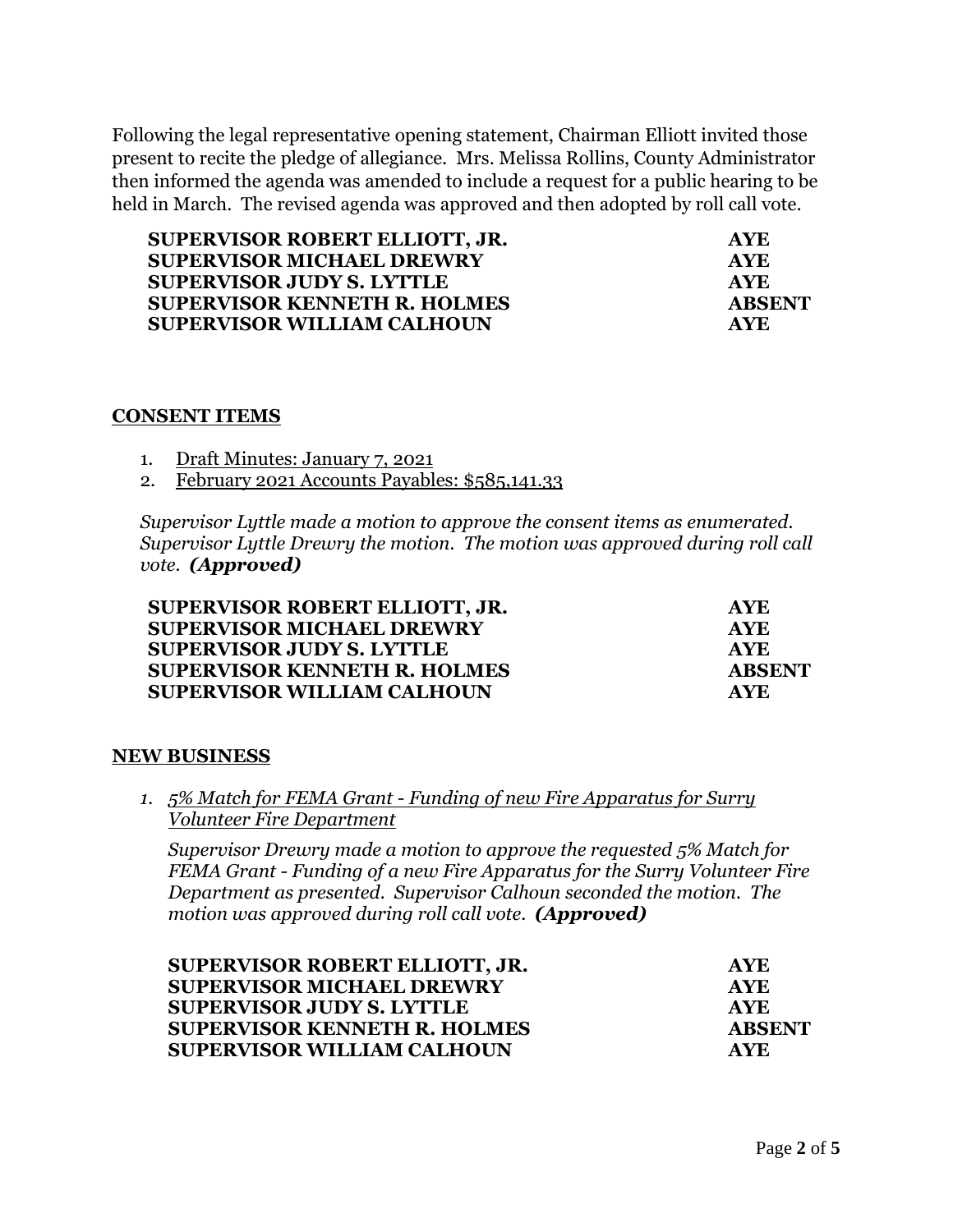*2. Retirement Resolution 2021-02: Deputy Robert A. Hill, Surry County Sheriff's Department* 

*Supervisor Lyttle made a motion to adopt the Retirement Resolution: 2021-02 for Deputy Robert A. Hill from the Surry County Sheriff's Department and approve the request to sell Deputy Hill his service firearm. Supervisor Drewry seconded the motion. The motion was approved during roll call vote. (Approved)* 

| SUPERVISOR ROBERT ELLIOTT, JR.<br><b>SUPERVISOR MICHAEL DREWRY</b> | <b>AYE</b><br><b>AYE</b> |
|--------------------------------------------------------------------|--------------------------|
|                                                                    |                          |
| <b>SUPERVISOR KENNETH R. HOLMES</b>                                | <b>ABSENT</b>            |
| <b>SUPERVISOR WILLIAM CALHOUN</b>                                  | <b>AYE</b>               |

## *3. Genan Foundation Grant Award for Surry Local Market*

*Supervisor Lyttle made a motion to accept the Genan Foundation Grant Award for the Surry Local Market, amend the budget to reflect necessary changes, as well as authorize the County Administrator to enter into the provided proposed agreement as presented and recommended by staff. Supervisor Drewry seconded the motion. The motion was approved during roll call vote. (Approved)* 

| SUPERVISOR ROBERT ELLIOTT, JR.      | <b>AYE</b>    |
|-------------------------------------|---------------|
| <b>SUPERVISOR MICHAEL DREWRY</b>    | <b>AYE</b>    |
| <b>SUPERVISOR JUDY S. LYTTLE</b>    | <b>AYE</b>    |
| <b>SUPERVISOR KENNETH R. HOLMES</b> | <b>ABSENT</b> |
| <b>SUPERVISOR WILLIAM CALHOUN</b>   | <b>AVE</b>    |

### *4. Proposed Addition to Zoning Fees – Public Hearing Request*

*Supervisor Lyttle made a motion to accept the Genan Foundation Grant Award for the Surry Local Market, amend the budget to reflect necessary changes, as well as authorize the County Administrator to enter into the provided proposed agreement as presented and recommended by staff. Supervisor Drewry seconded the motion. The motion was approved during roll call vote. (Approved)* 

| SUPERVISOR ROBERT ELLIOTT, JR.      | AYE.          |
|-------------------------------------|---------------|
| <b>SUPERVISOR MICHAEL DREWRY</b>    | <b>AYE</b>    |
| <b>SUPERVISOR JUDY S. LYTTLE</b>    | AYE.          |
| <b>SUPERVISOR KENNETH R. HOLMES</b> | <b>ABSENT</b> |
| <b>SUPERVISOR WILLIAM CALHOUN</b>   | <b>AYE</b>    |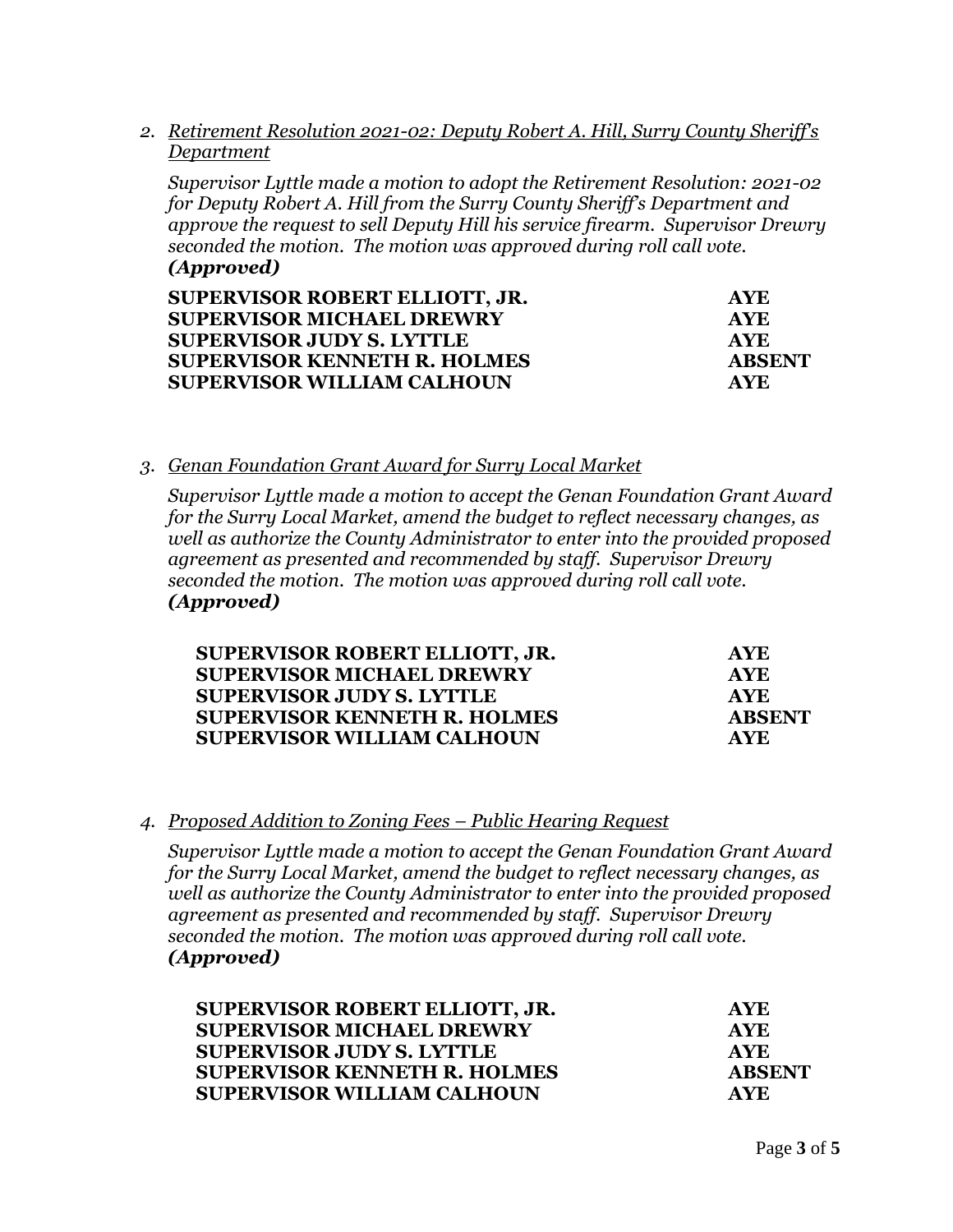*5. Donation: MCI Bus, Isle of Wight County*

*Supervisor Calhoun made a motion to accept the donation from Isle of Wight County of an MCI Bus as presented. Supervisor Drewry seconded the motion. The motion was approved during roll call vote. (Approved)* 

| SUPERVISOR ROBERT ELLIOTT, JR.      | <b>AYE</b>    |
|-------------------------------------|---------------|
| <b>SUPERVISOR MICHAEL DREWRY</b>    | <b>AYE</b>    |
| <b>SUPERVISOR JUDY S. LYTTLE</b>    | <b>AYE</b>    |
| <b>SUPERVISOR KENNETH R. HOLMES</b> | <b>ABSENT</b> |
| <b>SUPERVISOR WILLIAM CALHOUN</b>   | AYE.          |

## **UNFINISHED BUSINESS**

*1. Performance Agreement: Surry LLC Marketplace*

The Performance Agreement for Surry LLC Marketplace will be tabled at this time and revisited at the March Board of Supervisors Meeting. **(TABLED)**

# **APPOINTMENTS**

*1. Sub-Committee, Boards & Commissions Appointments: Mr. Kenneth Holmes*

*Chairman Elliott advised of appointment changes necessary for the Sub-Committee, Boards & Commissions Appointments currently held by Supervisor Kenneth Holmes in his absence. Supervisor Tim Calhoun will serve on the Building and Grounds Committee in Supervisor Kenneth Holmes absence. Supervisor Michael Drewry will serve on the Social Services Board in Supervisor Kenneth Holmes absence. Chairman Robert Elliott will serve on the Improvement Association Board in Supervisor Kenneth Holmes absence.* 

*Supervisor Lyttle made a motion to approve the appointments listed above in the absence of Supervisor Kenneth Holmes. Supervisor Calhoun seconded the motion. The motion was approved during roll call vote. (Approved)* 

| SUPERVISOR ROBERT ELLIOTT, JR.<br><b>SUPERVISOR MICHAEL DREWRY</b><br><b>SUPERVISOR JUDY S. LYTTLE</b><br><b>SUPERVISOR KENNETH R. HOLMES</b> | <b>AYE</b><br><b>AYE</b><br><b>AYE</b><br>ABSENT |                                   |            |
|-----------------------------------------------------------------------------------------------------------------------------------------------|--------------------------------------------------|-----------------------------------|------------|
|                                                                                                                                               |                                                  | <b>SUPERVISOR WILLIAM CALHOUN</b> | <b>AVE</b> |